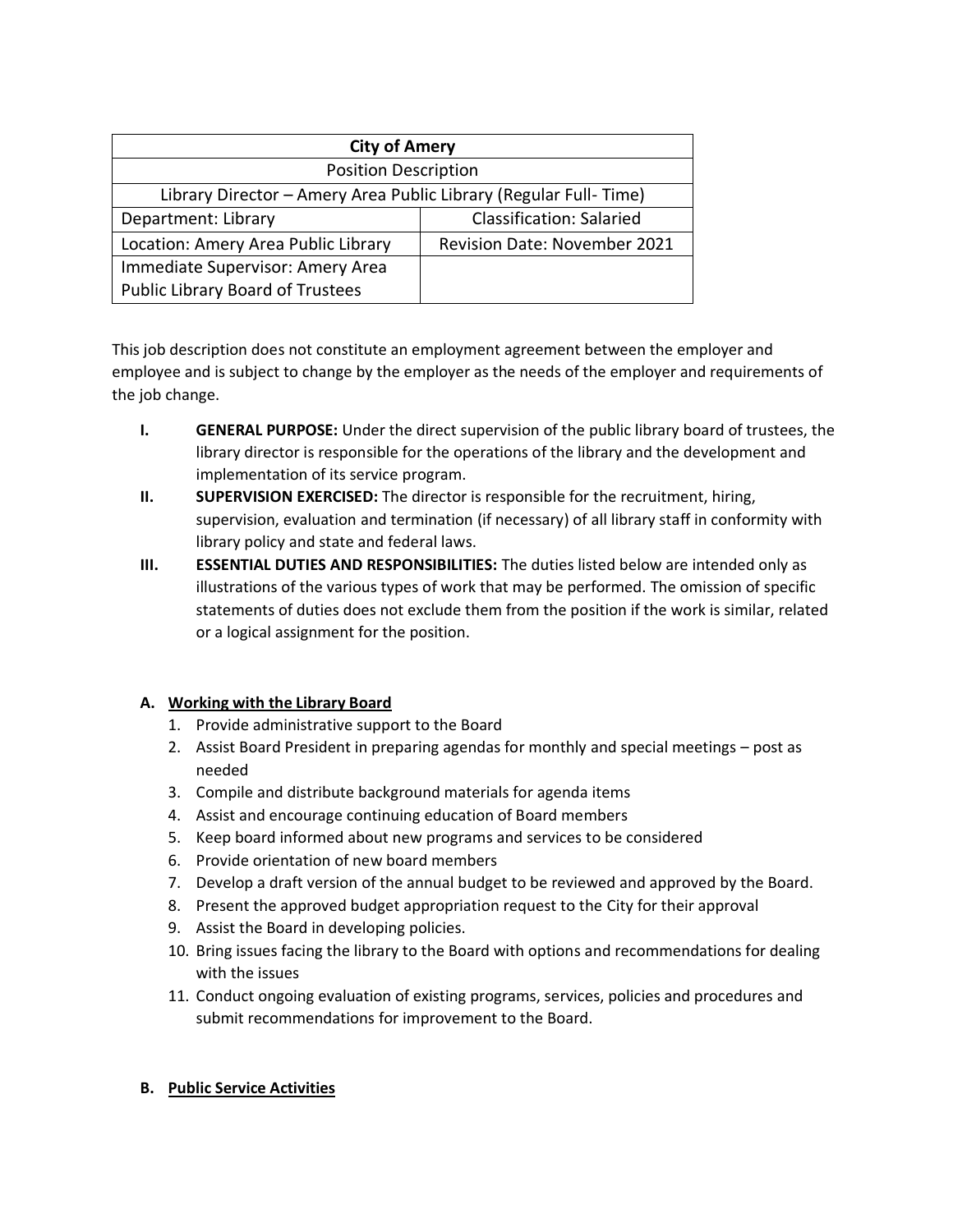- 1. Operate library with a philosophy of service which puts the needs of patrons first and respond to their needs in a positive, helpful, friendly and creative manner
- 2. Develop and oversee a variety of service programs designed to meet the needs of a diverse public.
- 3. Ensure that a wide variety of materials is available to users of all ages and provide reference and information services, public programming and access to electronic information
- 4. See to it that all library services are designed to be accessible to everyone in the community including individuals with disabilities.
- 5. Maintain records showing all programs offered and number of attendees at the programs
- 6. Conduct ongoing evaluation of existing library programs, services, policies and procedures and submit recommendations for changes to the Board.
- 7. Investigate value, costs and logistics of adding new services, new media and new technologies.
- 8. Assist patrons in reader's advisory services and reference work.
- 9. Assist as needed with circulation desk duties, which includes: checking in and checking out materials; receiving and recording fees; library card registration; answering phones and assisting patrons.

# **C. Collection Management**

- 1. Select or direct selection of materials based upon a collection management policy which has been approved by the Board.
- 2. Review the policy regularly to be sure it is consistent and up-to-date
- 3. Oversee the acquisition, processing, and cataloging of these materials, after decisions have been made about which materials to add to the library's collection.
- 4. Oversee the circulation of library materials with other libraries in the system and in the state through inter-library loans.
- 5. Maintain a public catalog of all materials in the collection
- 6. Develop and implement a regular weeding schedule
- 7. Oversee shelving and organization of materials
- 8. Requisition supplies and select materials for purchase.

#### **D. Supervise Staff and Implement Personnel Policies**

- 1. Hire employees and enforce personnel policies; evaluate and discipline employees.
- 2. Conduct regular staff meetings
- 3. Train Staff
- 4. Facilitate staff continuing education
- 5. Recommend improvements in staffing, organization, salaries and benefits to Board
- 6. Be responsible for the safety of all employees
- 7. Maintain confidential personnel records
- 8. Share personnel work hours with City
- 9. Create and maintain a positive work environment showing respect for all employees.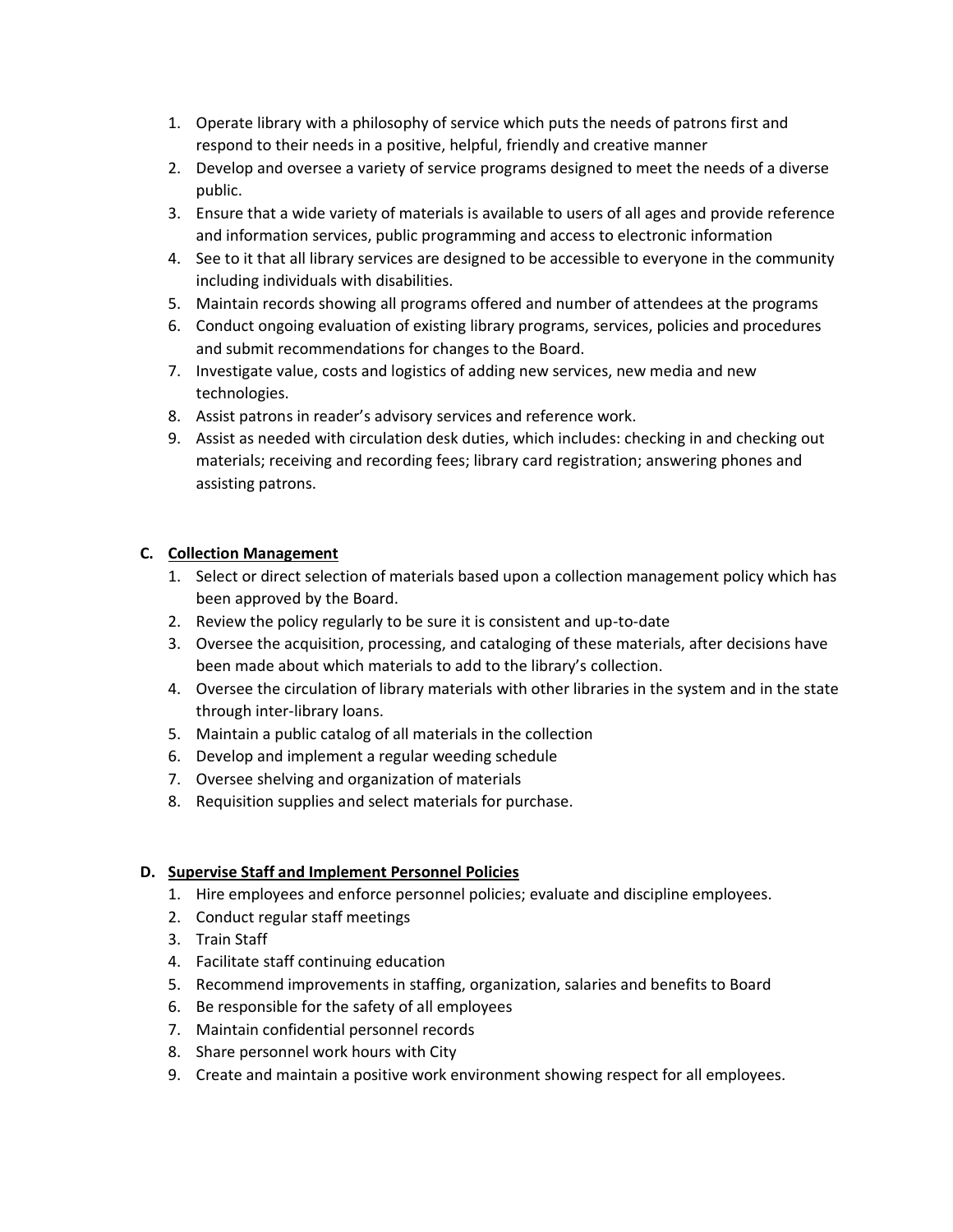# **E. Develop Budget, Manage Money and Maintain Records**

- 1. Develop a draft version of the annual budget to be reviewed and approved by the Board.
- 2. Present the approved budget appropriation request to the City for their approval.
- 3. Submit all bills to the Board for monthly approval prior to payment
- 4. Apply for grants
- 5. Account for donations and memorials; thank donors
- 6. Maintain current database of users including non-residents
- 7. Report annually to the Wisconsin Department of Public Instruction
- 8. Submit annual funding requests to Polk County and adjacent counties.

#### **F. Develop Policies and Procedures**

- 1. Ensure policies and their implementation are provided in a consistent and fair manner
- 2. Develop new polices as needed and present to the Board for their approval
- 3. Develop procedures based upon Board –approved policies
- 4. Enforce library rules to protect library property

### **G. Plan for the Future**

- 1. With appropriate input from the Library Board, draft a long range/strategic plan for the library and monitor the plan's progress/implementation.
- 2. Be familiar with the Wisconsin Public Library Standards issued by the Division for Libraries and Technology.
- 3. Develop a technology plan for the library.

#### **H. Advocate for and Promote the Library**

- 1. Plan and direct a public relations program promoting special events and new services at the library.
- 2. Assist and guide volunteer groups (e.g. Friends of the Library) wishing to help the library by promotions, fund raising, etc.
- 3. Represent the library at the system level and actively participate in professional library organizations.
- 4. Report library activities at the monthly City Council meeting, in the newspaper and on the radio.
- 5. Make presentations to local civic groups (Lions, Rotary, Historical Society, Woman's Club, etc.)
- 6. Represent the library on community boards and committees

#### **I. Manage the Library Facility**

- 1. Oversee the care and maintenance of the library facility and grounds
- 2. Assure that all library interior areas are clean and clutter free
- 3. Manage contract with outside cleaning service